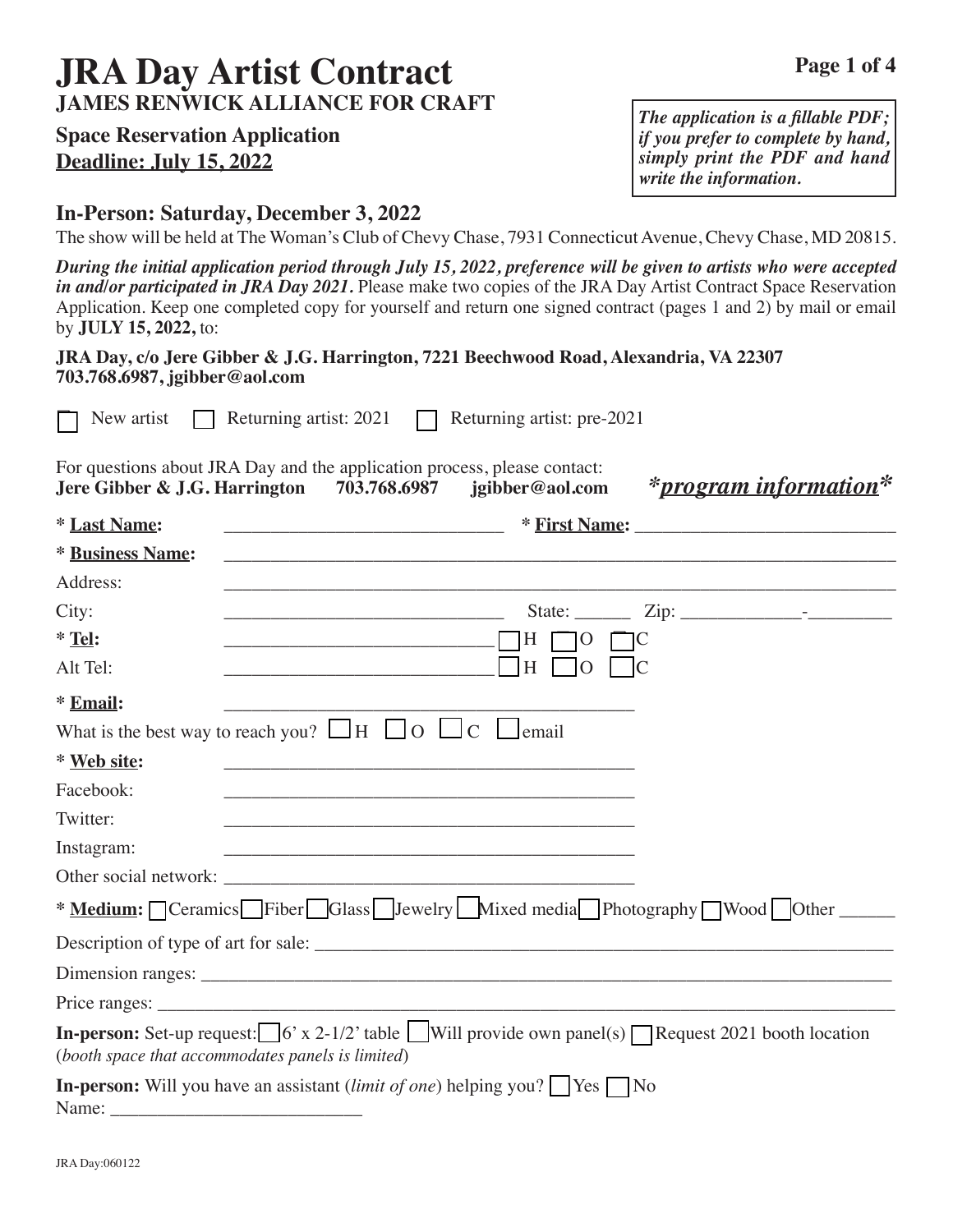## **JRA Day Artist Contract — Space Reservation Application Page 2 of 4**

### **Photographs, due by July 15, 2022:**

Reproducible 300 dpi JPEG photographs (*at least 3*) and photographic credit information; must reflect current work and be different than those previously used by JRA Day Photo credit: Email photos to jgibber@aol.com

### **Bio (50-100 words), due by July 15, 2022:**

Returning 2021 artists (*review the online bio at www.jraday.org*):  $\Box$  no changes  $\Box$  email  $\Box$  see below

New artists and pre-2021 artists

I am a JRACraft member.

I agree to become a JRACraft member within a month of acceptance into the event and be a member on JRA Day.

\_\_\_\_\_\_\_\_\_\_\_\_\_\_\_\_\_\_\_\_\_\_\_\_\_\_\_\_\_\_\_\_\_\_\_\_\_\_\_\_\_\_\_\_\_\_\_\_\_\_\_\_\_\_\_\_\_\_\_\_\_\_\_\_\_\_\_\_\_\_\_\_\_\_\_\_\_\_\_\_\_\_\_\_\_\_\_\_\_\_ \_\_\_\_\_\_\_\_\_\_\_\_\_\_\_\_\_\_\_\_\_\_\_\_\_\_\_\_\_\_\_\_\_\_\_\_\_\_\_\_\_\_\_\_\_\_\_\_\_\_\_\_\_\_\_\_\_\_\_\_\_\_\_\_\_\_\_\_\_\_\_\_\_\_\_\_\_\_\_\_\_\_\_\_\_\_\_\_\_\_ \_\_\_\_\_\_\_\_\_\_\_\_\_\_\_\_\_\_\_\_\_\_\_\_\_\_\_\_\_\_\_\_\_\_\_\_\_\_\_\_\_\_\_\_\_\_\_\_\_\_\_\_\_\_\_\_\_\_\_\_\_\_\_\_\_\_\_\_\_\_\_\_\_\_\_\_\_\_\_\_\_\_\_\_\_\_\_\_\_\_ \_\_\_\_\_\_\_\_\_\_\_\_\_\_\_\_\_\_\_\_\_\_\_\_\_\_\_\_\_\_\_\_\_\_\_\_\_\_\_\_\_\_\_\_\_\_\_\_\_\_\_\_\_\_\_\_\_\_\_\_\_\_\_\_\_\_\_\_\_\_\_\_\_\_\_\_\_\_\_\_\_\_\_\_\_\_\_\_\_\_ \_\_\_\_\_\_\_\_\_\_\_\_\_\_\_\_\_\_\_\_\_\_\_\_\_\_\_\_\_\_\_\_\_\_\_\_\_\_\_\_\_\_\_\_\_\_\_\_\_\_\_\_\_\_\_\_\_\_\_\_\_\_\_\_\_\_\_\_\_\_\_\_\_\_\_\_\_\_\_\_\_\_\_\_\_\_\_\_\_\_ \_\_\_\_\_\_\_\_\_\_\_\_\_\_\_\_\_\_\_\_\_\_\_\_\_\_\_\_\_\_\_\_\_\_\_\_\_\_\_\_\_\_\_\_\_\_\_\_\_\_\_\_\_\_\_\_\_\_\_\_\_\_\_\_\_\_\_\_\_\_\_\_\_\_\_\_\_\_\_\_\_\_\_\_\_\_\_\_\_\_ \_\_\_\_\_\_\_\_\_\_\_\_\_\_\_\_\_\_\_\_\_\_\_\_\_\_\_\_\_\_\_\_\_\_\_\_\_\_\_\_\_\_\_\_\_\_\_\_\_\_\_\_\_\_\_\_\_\_\_\_\_\_\_\_\_\_\_\_\_\_\_\_\_\_\_\_\_\_\_\_\_\_\_\_\_\_\_\_\_\_

I agree to the terms of this contract **(pages 3-4)**. Completed applications will be considered in the order they are received. I understand that a limited number of applications will be accepted. If all spaces are filled, additional applicants will be placed on a wait list and contacted if an opening becomes available.

\_\_\_\_\_\_\_\_\_\_\_\_\_\_\_\_\_\_\_\_\_\_\_\_\_\_\_\_\_\_\_\_ \_\_\_\_\_\_\_\_\_\_\_\_\_\_\_\_\_\_\_\_ Signature Date

 **FOR JRACraft USE ONLY:** Contract rec'd: \_\_\_\_\_\_\_\_\_\_\_\_\_ Bio rec'd \_\_\_\_\_\_\_\_\_\_\_\_\_ Photos rec'd \_\_\_\_\_\_\_\_\_\_\_\_\_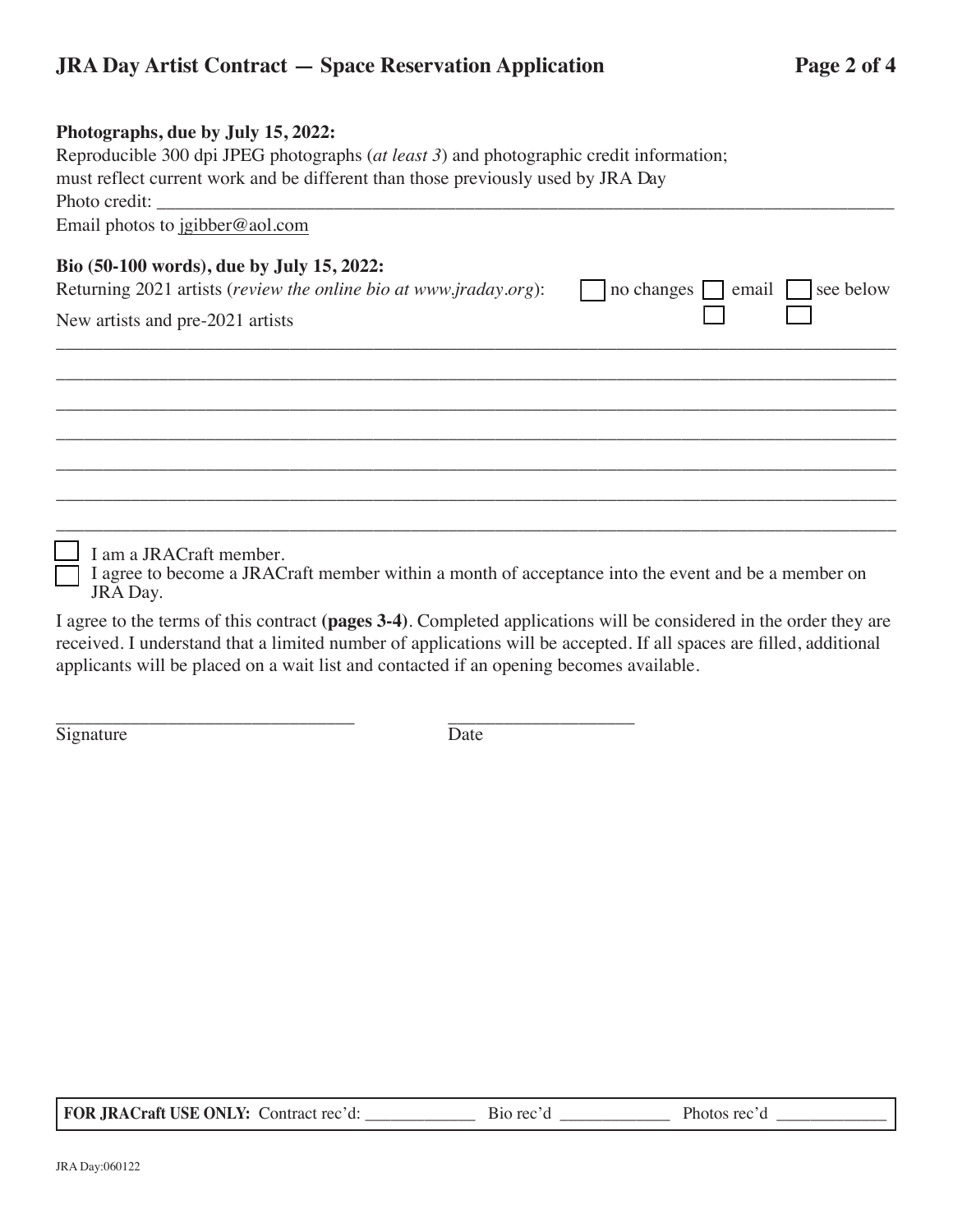### **JRA Day Artist Contract — Space Reservation Application Page 3 of 4**

### **TERMS OF PARTICIPATION**

**LOCATION:** The Woman's Club of Chevy Chase, 7931 Connecticut Avenue, Chevy Chase, MD 20815

**DATE:** Saturday, December 3, 2022

**TIMES:** Artist set up: 8:00 - 10:00 a.m. Public exhibition: 10:00 a.m. - 5:00 p.m. Take down: 5:00 - 7:00 p.m.

- 1. The artist must be a member of the James Renwick Alliance for Craft ("JRACraft") within a month of acceptance into the event and on JRA Day.
- 2. All work for sale by an artist must be original work of the artist.
- 3. All works for sale at JRA Day must be marked with retail prices or a price list must be clearly available. All payments by purchasers will be made to the JRA according to the procedures set by JRACraft.
- 4. JRACraft will receive 30 percent of the artist's sales from JRA Day, exclusive of sales tax. JRACraft will pay all credit card fees and sales taxes. Payment will be remitted to the artist no later than forty-five (45) days after JRA Day.
- 5. The artist agrees to provide at least three representative photographs of work for sale by July 15, 2022. Photographs must reflect current work and be different than those previously used by JRA Day. The artist gives JRACraft permission to use the artist's name and any photographs provided to JRACraft in all publicity relating to JRA Day, prior to, during, and after the event and in any catalog, and program for the event and to use photographs of the artist and/or the artist's work taken during the event. The artist must have all permissions necessary for JRACraft's use of any photographs the artist provides. JRACraft will make reasonable efforts to ensure that photographic credits are included with any use of the artist's photographs if the artist provides such credits to JRACraft, but does not guarantee that credits will be used.
- 6. The artist agrees to provide bio information by July 15, 2022, and to allow the use of the 50- to 100-word bio in all publicity relating to JRA Day, prior to, during and after the event and in any catalog and program for the event. The bio may be edited at JRACraft's discretion.
- 7. Promotional materials will be available in PDF and JPEG formats. Artists agree to publicize the show through their email lists and other electronic media (e.g., Facebook, Instagram).
- 8. The artist agrees to notify JRACraft no later than October 1, 2022, if the artist is unable to fulfill this contract. Artists who do not fulfill their contractual obligations shall not be considered for future JRA Day events, although extenuating circumstances may be reviewed on an individual basis.
- 9. JRACraft reserves the right to postpone or cancel JRA Day if there is insufficient artist interest or due to events beyond its control, including but not limited to inclement weather or government restrictions on gatherings. JRACraft shall notify participating artists promptly of any decision to postpone or cancel JRA Day. If JRA Day is postponed, all accepted artists shall be given the option to participate on the new date. If JRA Day is cancelled, all accepted artists shall be given preference for acceptance into the next scheduled JRA Day(s), provided they submit new applications by the deadline for the next show.
- 10. The artist agrees to be responsible for liability insurance as it relates to the artist's work and the artist's actions during the show. The artist agrees that JRACraft shall not be liable for any loss or damage to the artist's work or arising from JRACraft's reasonable actions in connection with the show, including but not limited to any loss or damage to any of the property of the artist or for any personal injury of the artist and/or an artist's assistant during the event, set up, and/ or take down. JRACraft shall not be liable for any errors in information provided by the artist to JRACraft or for errors in the information provided on the show web site if the artists does not request a correction. JRACraft holds general liability insurance.